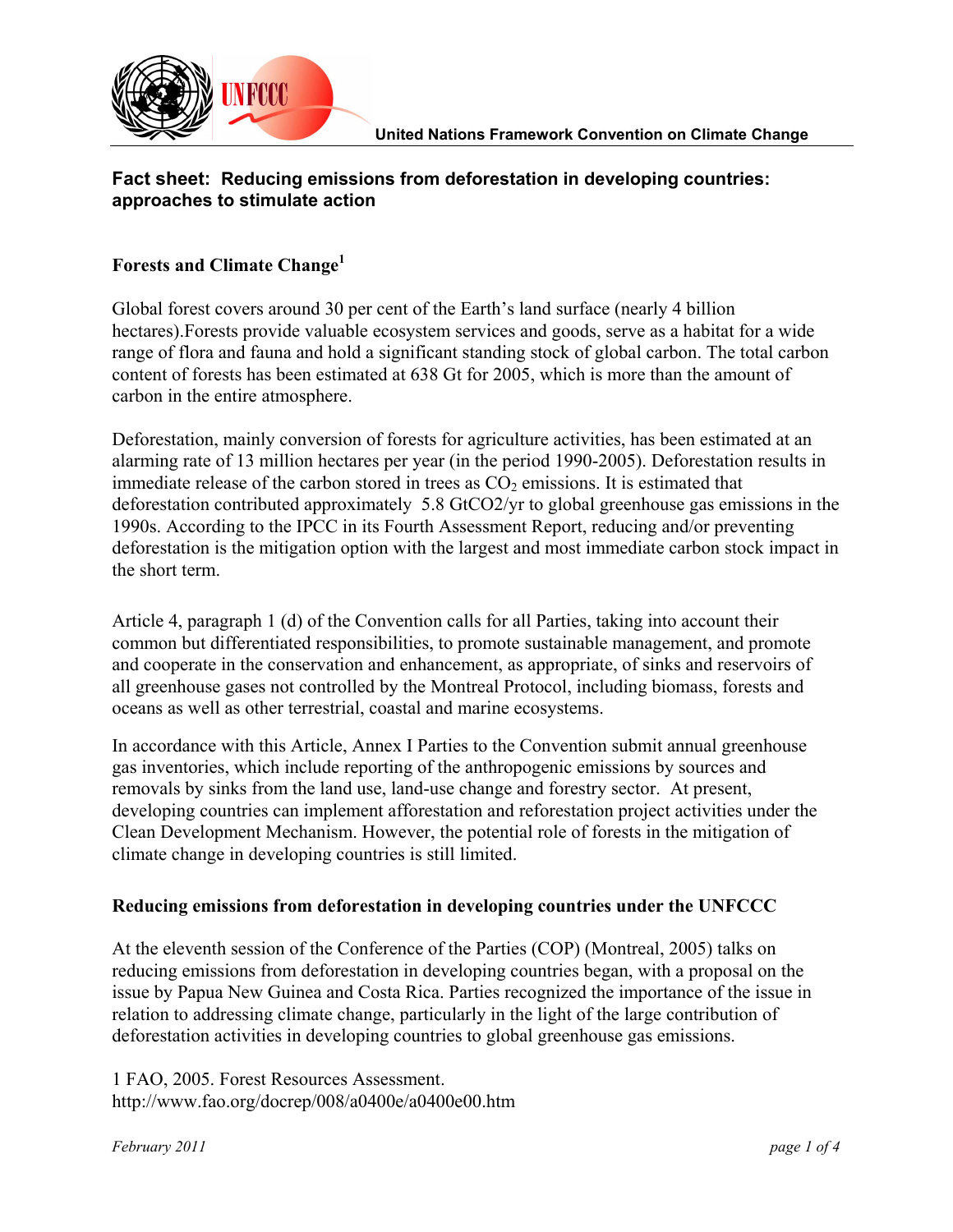

#### **United Nations Framework Convention on Climate Change**

IPCC, 2007. Fourth Assessment Report. http://www1.ipcc.ch/

COP 11 provided a mandate for further work by the Subsidiary Body for Scientific and Technological Advice (SBSTA). Between 2006 and 2008, discussions under the UNFCCC process focused on the identification of drivers of deforestation, scientific, technical and methodological issues relating to estimating and monitoring emissions, and costs and technical barriers for the implementation of activities to reduce emissions from deforestation.

## **Decisions adopted by the Conference of the Parties**

A major decision to stimulate action on reducing emissions from deforestation and forest degradation in developing countries was adopted by the COP in Bali (2008). The decision provides a mandate for several elements and actions by Parties:

- ! Further strengthening and supporting ongoing efforts;
- Support for and facilitation of capacity-building, technical assistance and transfer of technology relating to methodological and technical needs and institutional needs of developing countries;
- ! Explore a range of actions, identify options and undertake demonstration activities to address drivers of deforestation relevant to each country's national circumstances; and
- ! Mobilize resources to support the efforts mentioned above.

Following Bali, the SBSTA initiated a programme of work on methodological issues, during which the Parties identified the main issues relating to implementation of activities on reducing emissions from deforestation and forest degradation. The COP, at its fifteenth session (Copenhagen, 2009), adopted a decision on "Methodological guidance for activities relating to reducing emissions from deforestation and forest degradation and the role of conservation, sustainable management of forests and enhancement of forest carbon stocks in developing countries." This decision provides:

- ! Methodological guidance;
- ! Guidance for capacity-building;
- ! Guidance on potential work that may be needed to support these activities;
- ! General guidance for the establishment of forest reference emission levels and forest reference levels.

COP 13 also saw the adoption of the Bali Action Plan. This decision launched a comprehensive process to enable the full, effective and sustained implementation of the Convention through long-term cooperative action now, up to and beyond 2012. One of the areas being addressed by the process is policy approaches and positive incentives on issues relating to reducing emissions from deforestation and forest degradation in developing countries; and the role of conservation,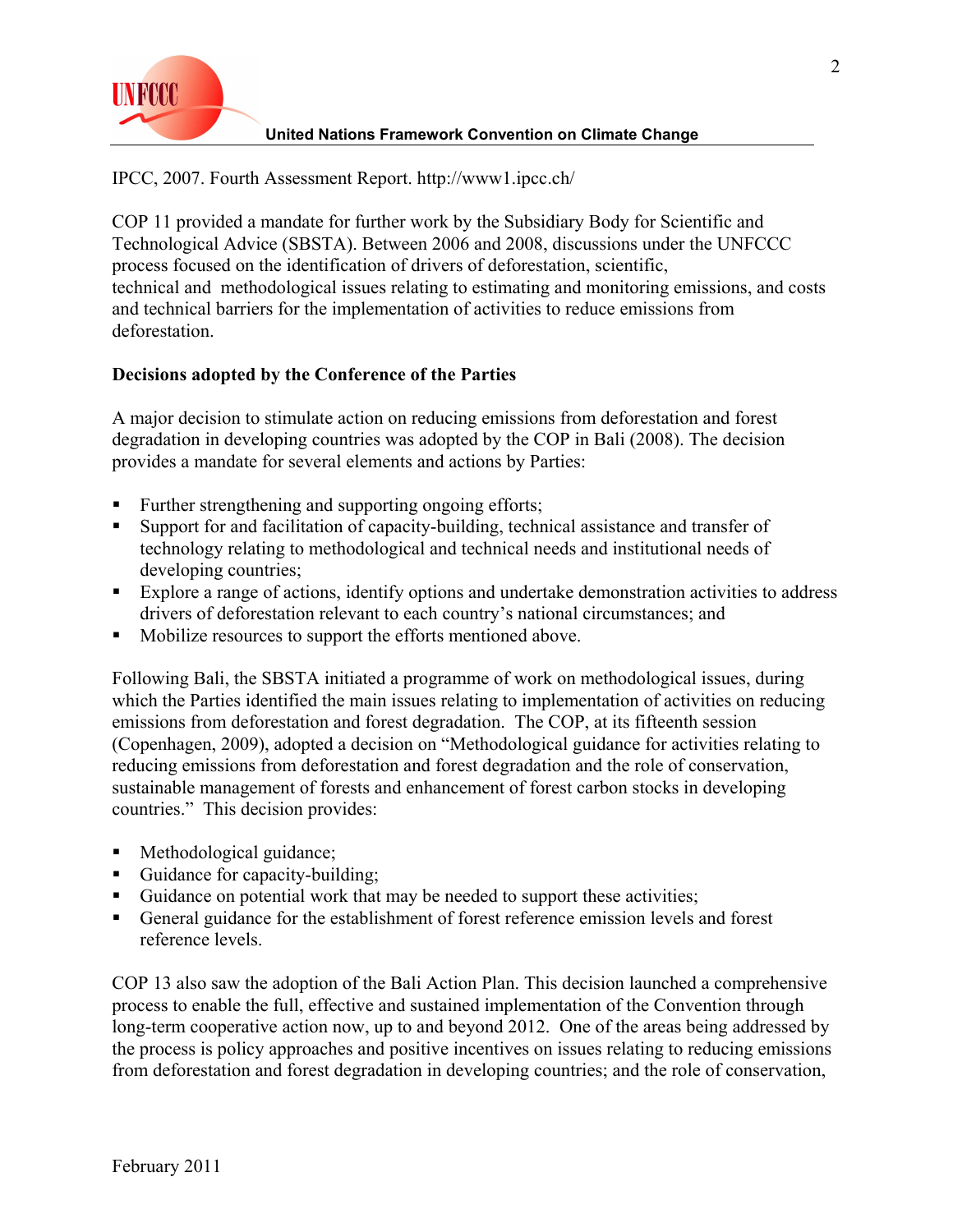

### **United Nations Framework Convention on Climate Change**

sustainable management of forests and enhancement of forest carbon stocks in developing countries (often referred to as "REDD-plus").

At COP15, the Ad Hoc Working Group on Long-term Cooperative Action under the Convention (AWG-LCA) started to consider a draft text for a decision on REDD-plus. The draft text under consideration of the AWG-LCA covers the core elements for implementing REDD-plus activities, including: scope of activities that contribute to mitigation action in the forest sector in developing countries, guiding principles, safeguards, phases of implementation, means of implementation and measurement, reporting and verification of action and support.

# **Ongoing efforts/Capacity Building**

To be able to participate in and/or implement any future activities aiming to reduce emissions from deforestation and forest degradation, many developing countries will require capacity building, technical assistance and financial support for a number of enabling activities. These include, for example, putting in place the necessary institutions and national monitoring systems to improve their data collection systems, and their estimation and reporting of emissions.

The secretariat, in fulfilling the requests by the COP and the SBSTA, is exploring possibilities and initiating steps for enhancing coordination of capacity-building activities relating to REDDplus. The secretariat has also developed a web platform<sup>2</sup> where information submitted by Parties, relevant organizations and stakeholders are made available (e.g. information and experiences on ongoing efforts and demonstration activities, methodological approaches, technical assistance, capacity-building activities). The COP invites and encourages Parties, organizations and stakeholders to share information and lessons learned from activities relating to REDD-plus through the web platform.

The consideration of the issue under the UNFCCC during the last three years has also spurred bilateral and multilateral cooperation activities involving governments and a broad range of organizations to build capacities and enhance technical and scientific knowledge in developing countries. Intergovernmental and non-governmental organizations have ongoing projects and activities in many developing countries, which are related to reducing deforestation as well as to conservation and sustainable forest management.

In addition to the UNFCCC, the other two Rio Conventions, Convention on Biological Diversity and United Nations Convention to Combat Desertification also acknowledge the importance of protecting forests and their sustainable use for biodiversity conservation and combating desertification and land degradation. In addition, the United Nations Forum on Forests (UNFF) is starting to implement a new non-legally binding instrument to stop illegal logging and promote sustainable forest management.

Cooperation among these international bodies will enhance synergies in promoting sustainable forest management in developing countries.